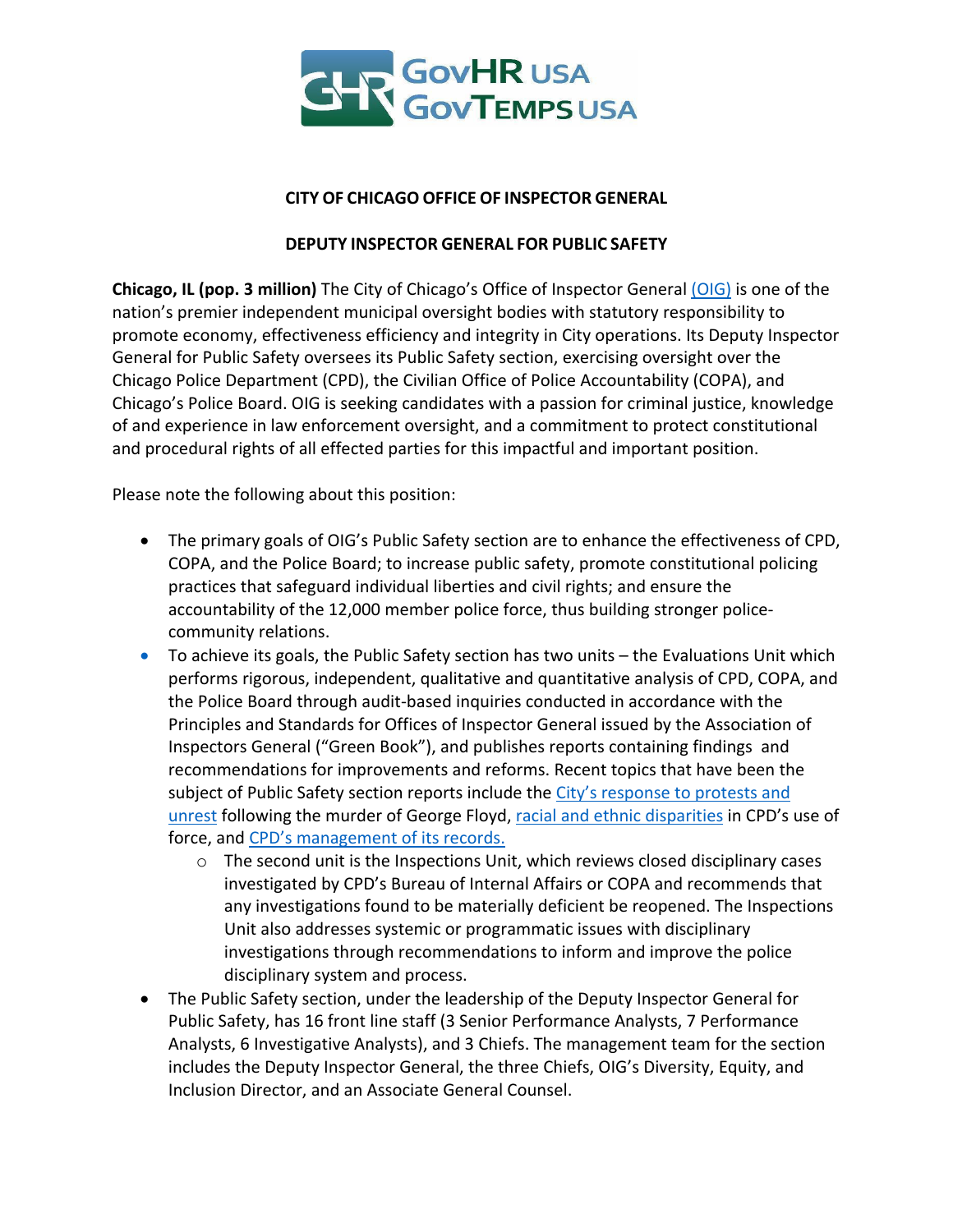#### **MINIMUM QUALIFICATIONS**

**EXPERIENCE:** Pursuant to Municipal Code of Chicago (MCC) § 2-56-230(a), the Public Safety Deputy must possess the following minimum qualifications:

- The Deputy must be either an attorney with substantial experience in criminal, civil rights, and/or labor law, or corporate and/or governmental investigations *or* an individual with substantial experience in law enforcement oversight, preferably with a graduate degree.
- The Deputy must have knowledge of law enforcement, particularly of internal investigations of wrongdoing and use of force.
- The Deputy must have a commitment to and knowledge of the need for and responsibilities of law enforcement, as well as the need to protect basic constitutional rights of all affected parties.
- The Deputy must have demonstrated integrity, professionalism, sound judgment, and leadership.
- The Deputy must have the ability to work with diverse groups and individuals.

**EXCLUSIONS:** By ordinance, the Deputy Inspector General for Public Safety cannot be a current or former employee of the Chicago Police Department, Independent Police Review Authority, Civilian Office of Police Accountability, or Police Board.

## **PREFERRED QUALIFICATIONS**

In addition to the minimum qualifications set out in the MCC, the candidate selected for the role of Deputy Inspector General for Inspector General will demonstrate some of the following preferred qualifications:

**Legal:** Experience in a legal practice, research, policy, or advocacy setting relating to policing and community-police relations from a criminal justice, law enforcement, or civil rights perspective

**Government Oversight:** Experience in government oversight—with particular preference for experience relating to law enforcement oversight including investigations or inquiries pertaining to field and administrative operations, policies, and practices for effective constitutional policing and community-police relations

**Leadership:** A demonstrated record for integrity, professionalism, sound judgement, and leadership. Candidates who have shown a forward-thinking and motivational approach to leadership will be prioritized

**Management:** Knowledge of organization and management practices and methods, including goal setting, program development and implementation, employee supervision, personnel management, employee relations, team building, budget development and financial management

**Collaboration:** Experience collaborating with senior executives, staff, and diverse groups/individuals to achieve goals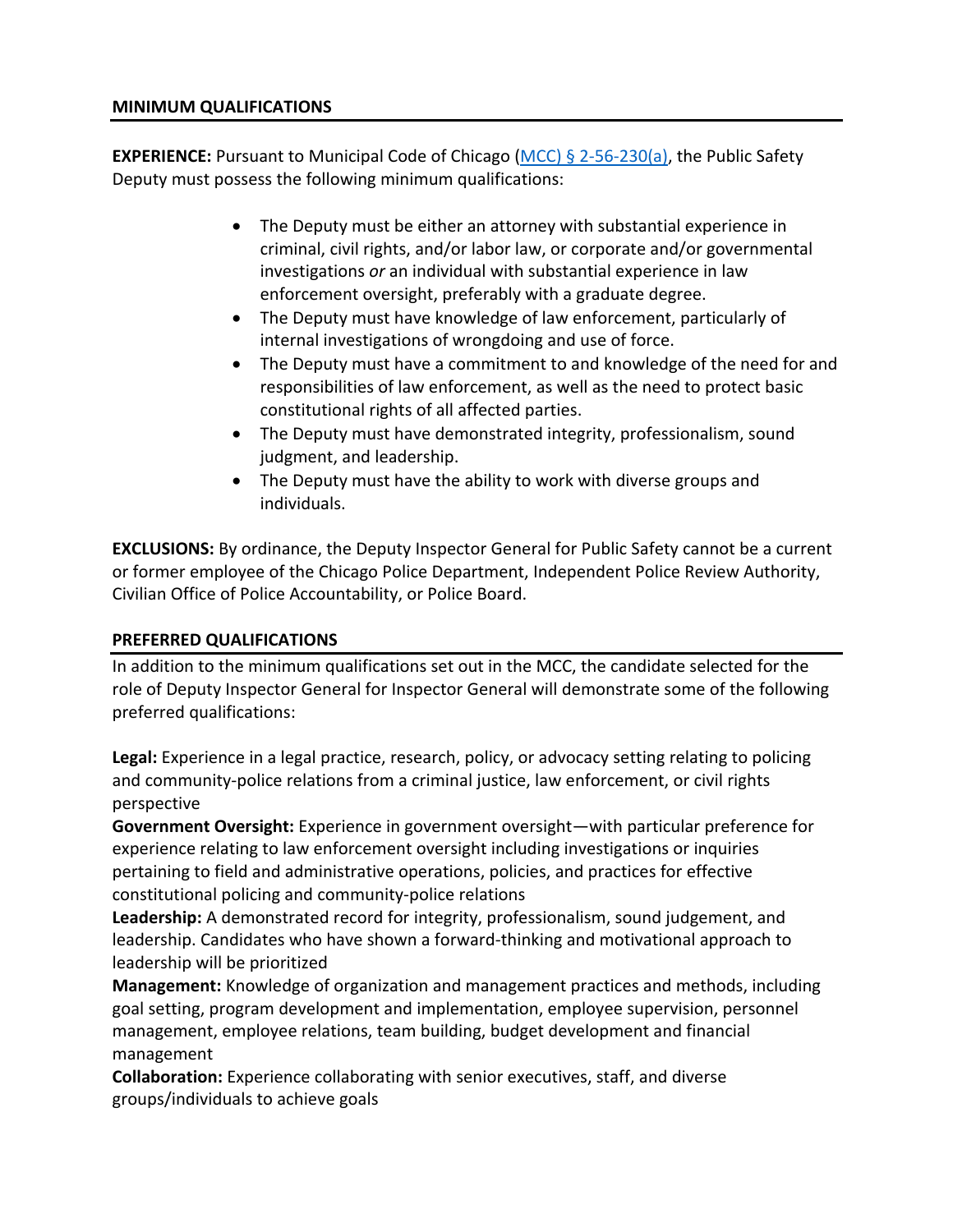**Cultural sensitivity:** Knowledge of and sensitivity to the needs and concerns of individuals from diverse cultures, backgrounds, and orientations; awareness and consciousness of diversity, inclusion, and equity challenges across communities, but especially for under-serviced and under-represented community members

**Community relations:** Experience in community relations and outreach with the demonstrated ability to build strong, independent working relationships with diverse constituents and community representatives

**Audit:** Experience ensuring compliance with established internal control procedures by examining records, reports, operating practices, and documentation; communicating audit findings/recommendations through written reports

**Data analysis:** Experience in conducting or supervising the quantitative and qualitative analysis and interpretation of large and/or complex data sets

# **COMPENSATION, RESIDENCY, AND BENEFITS**

The compensation range for the position is \$146,724-\$155,760, depending on qualifications. Additionally, the City will offer a generous benefits package that is competitive with the market. Actual residency in the City of Chicago is a condition of employment, as required by MCC § 2-152-050. A limited 90-day waiver may be available at the start of employment as needed in order to relocate to Chicago. The City is unable to offer relocation reimbursement.

# **THE CITY OF CHICAGO IS AN EQUAL OPPORTUNITY AND MILITARY FRIENDLY EMPLOYER.**

In compliance with federal law, all persons hired will be required to verify identity and eligibility to work in the United States and to complete the required employment eligibility verification document form upon hire. The City of Chicago does not participate in E-Verify (Employment Eligibility Verification System). In addition, employment at the Office of Inspector General is contingent upon a satisfactory criminal background check.

**Employee Vaccination Requirement:** City of Chicago employees must, as a condition of employment, be fully vaccinated against COVID-19 effective October 15, 2021. This Policy applies to all City employees. If you are not able to receive the vaccine for medical or religious reasons, you may seek approval for an exemption in accordance with applicable City processes. For more information on the vaccine policy please visit: https://www.chicago.gov/city/en/depts/dhr/supp\_info/city-of-chicago-employeevaccination-policy.html.

## **THE CITY OF CHICAGO VALUES DIVERSITY**

The Office of the Inspector General (OIG) is an equal opportunity employer. OIG is an inclusive organization that hires and develops all its staff of all levels regardless of race, religion, color, ethnicity, national origin, ancestry, marital or parental status, sex, gender expression or identity, sexual orientation, physical or mental ability, age, veteran status, and all other characteristics protected by law.